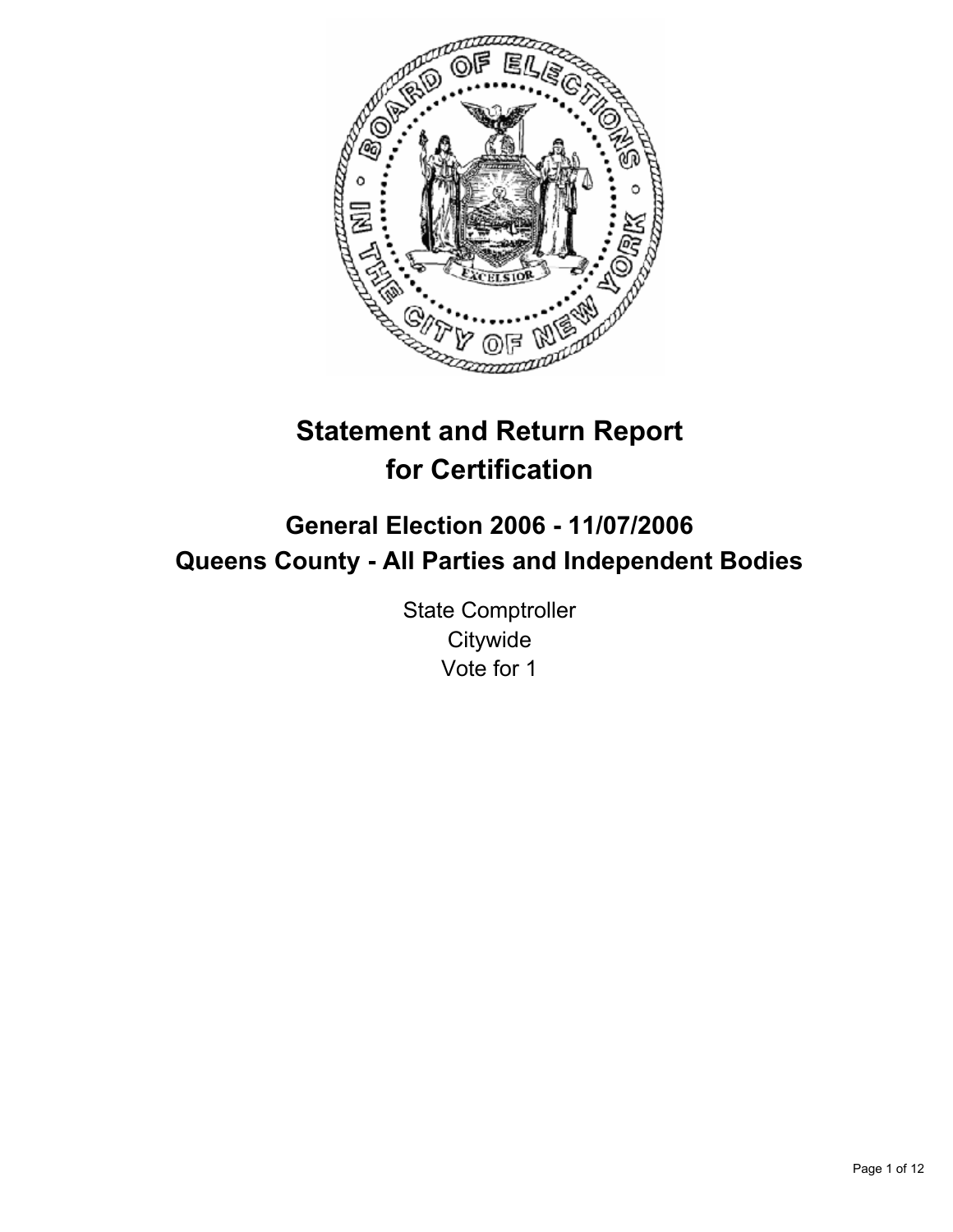

| <b>PUBLIC COUNTER</b>                  | 12,779 |
|----------------------------------------|--------|
| <b>EMERGENCY</b>                       | 0      |
| ABSENTEE/MILITARY                      | 229    |
| <b>AFFIDAVIT</b>                       | 160    |
| <b>Total Ballots</b>                   | 13,231 |
| J CHRISTOPHER CALLAGHAN (REPUBLICAN)   | 2,091  |
| ALAN G HEVESI (DEMOCRATIC)             | 7,395  |
| ALAN G HEVESI (INDEPENDENCE)           | 209    |
| J CHRISTOPHER CALLAGHAN (CONSERVATIVE) | 231    |
| ALAN G HEVESI (WORKING FAMILIES)       | 215    |
| <b>JULIA WILLEBRAND (GREEN)</b>        | 170    |
| JOHN J CAIN (LIBERTARIAN)              | 69     |
| WILLIE COTTON (SOCIALIST WORKERS)      | 29     |
| <b>Total Votes</b>                     | 10,409 |
| Unrecorded                             | 2.822  |

| <b>PUBLIC COUNTER</b>                  | 20,714 |
|----------------------------------------|--------|
| <b>EMERGENCY</b>                       | 100    |
| ABSENTEE/MILITARY                      | 527    |
| <b>AFFIDAVIT</b>                       | 265    |
| <b>Total Ballots</b>                   | 21,668 |
| J CHRISTOPHER CALLAGHAN (REPUBLICAN)   | 5,209  |
| ALAN G HEVESI (DEMOCRATIC)             | 10,700 |
| ALAN G HEVESI (INDEPENDENCE)           | 458    |
| J CHRISTOPHER CALLAGHAN (CONSERVATIVE) | 902    |
| ALAN G HEVESI (WORKING FAMILIES)       | 546    |
| JULIA WILLEBRAND (GREEN)               | 242    |
| JOHN J CAIN (LIBERTARIAN)              | 103    |
| WILLIE COTTON (SOCIALIST WORKERS)      | 54     |
| BILL CLINTON (WRITE-IN)                | 1      |
| ELMER FUDD (WRITE-IN)                  | 1      |
| <b>Total Votes</b>                     | 18,216 |
| Unrecorded                             | 3,452  |
|                                        |        |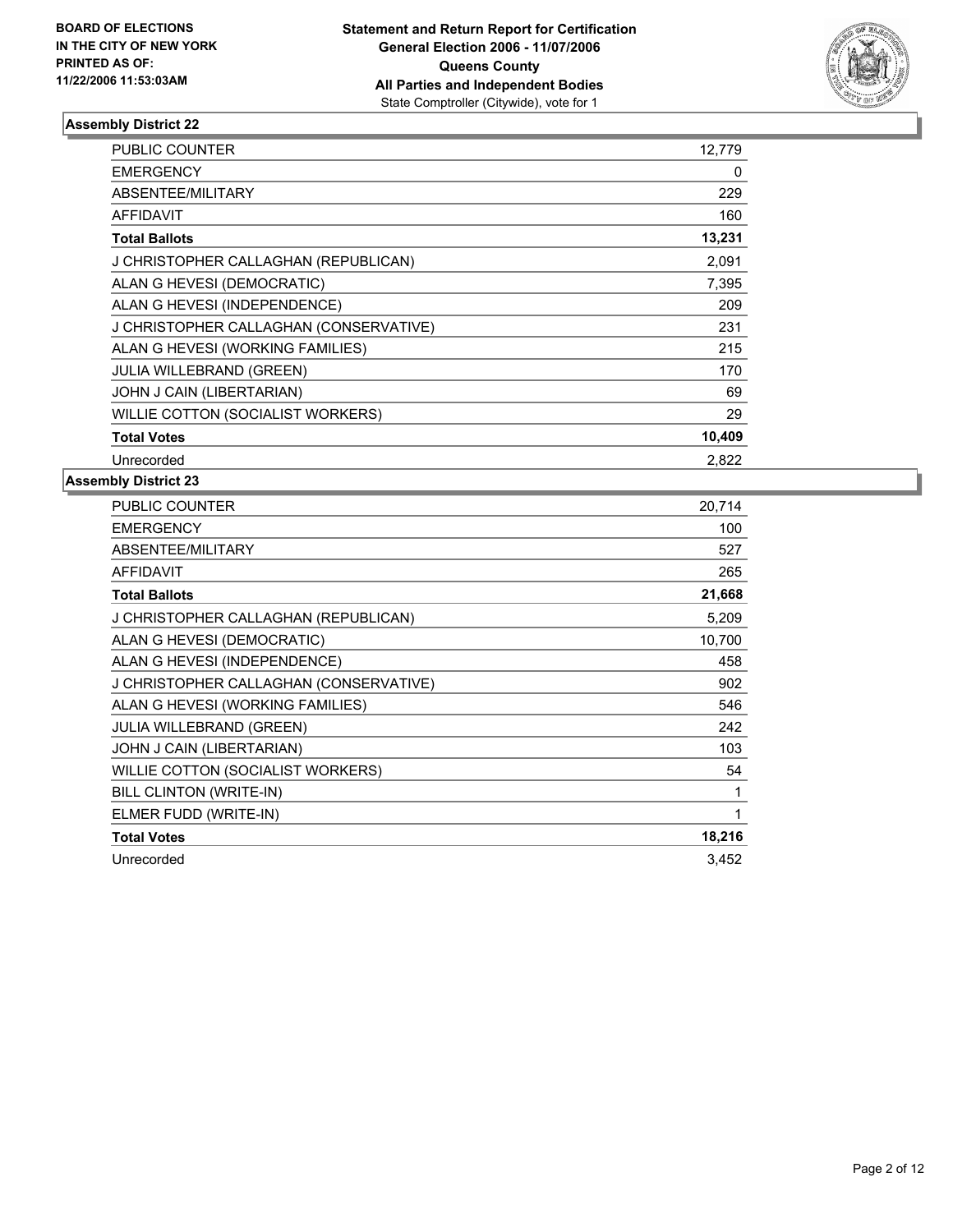

| <b>PUBLIC COUNTER</b>                  | 25,998 |  |
|----------------------------------------|--------|--|
| <b>EMERGENCY</b>                       | 39     |  |
| <b>ABSENTEE/MILITARY</b>               | 597    |  |
| <b>AFFIDAVIT</b>                       | 262    |  |
| <b>Total Ballots</b>                   | 27,008 |  |
| J CHRISTOPHER CALLAGHAN (REPUBLICAN)   | 5,303  |  |
| ALAN G HEVESI (DEMOCRATIC)             | 15,571 |  |
| ALAN G HEVESI (INDEPENDENCE)           | 675    |  |
| J CHRISTOPHER CALLAGHAN (CONSERVATIVE) | 765    |  |
| ALAN G HEVESI (WORKING FAMILIES)       | 715    |  |
| JULIA WILLEBRAND (GREEN)               | 381    |  |
| JOHN J CAIN (LIBERTARIAN)              | 163    |  |
| WILLIE COTTON (SOCIALIST WORKERS)      | 68     |  |
| HAROLD SCHULTZ (WRITE-IN)              |        |  |
| HEVESI (WRITE-IN)                      |        |  |
| HOWARD KWAIT (WRITE-IN)                |        |  |
| KENNETH DELLEQUILA (WRITE-IN)          |        |  |
| <b>Total Votes</b>                     | 23,645 |  |
| Unrecorded                             | 3,363  |  |

| <b>PUBLIC COUNTER</b>                  | 15,915 |
|----------------------------------------|--------|
| <b>EMERGENCY</b>                       | 108    |
| ABSENTEE/MILITARY                      | 311    |
| <b>AFFIDAVIT</b>                       | 221    |
| <b>Total Ballots</b>                   | 16,675 |
| J CHRISTOPHER CALLAGHAN (REPUBLICAN)   | 3,204  |
| ALAN G HEVESI (DEMOCRATIC)             | 9,204  |
| ALAN G HEVESI (INDEPENDENCE)           | 371    |
| J CHRISTOPHER CALLAGHAN (CONSERVATIVE) | 486    |
| ALAN G HEVESI (WORKING FAMILIES)       | 477    |
| <b>JULIA WILLEBRAND (GREEN)</b>        | 297    |
| JOHN J CAIN (LIBERTARIAN)              | 81     |
| WILLIE COTTON (SOCIALIST WORKERS)      | 41     |
| PROTEST (WRITE-IN)                     |        |
| WILLIE BLY (WRITE-IN)                  |        |
| <b>Total Votes</b>                     | 14,163 |
| Unrecorded                             | 2,512  |
|                                        |        |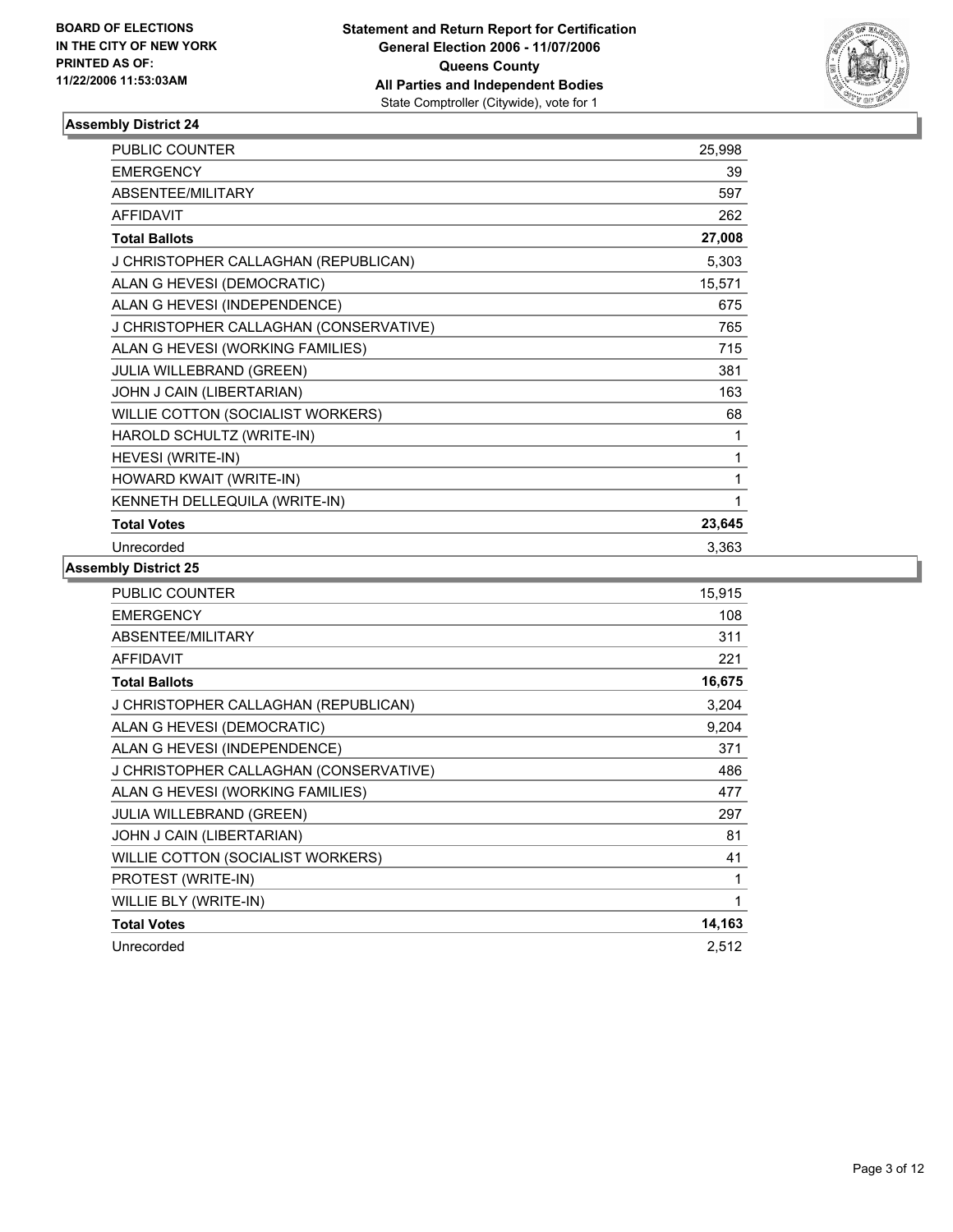

| PUBLIC COUNTER                         | 26,710 |
|----------------------------------------|--------|
| <b>EMERGENCY</b>                       | 19     |
| ABSENTEE/MILITARY                      | 749    |
| <b>AFFIDAVIT</b>                       | 244    |
| <b>Total Ballots</b>                   | 27,810 |
| J CHRISTOPHER CALLAGHAN (REPUBLICAN)   | 6,730  |
| ALAN G HEVESI (DEMOCRATIC)             | 14,760 |
| ALAN G HEVESI (INDEPENDENCE)           | 618    |
| J CHRISTOPHER CALLAGHAN (CONSERVATIVE) | 1,007  |
| ALAN G HEVESI (WORKING FAMILIES)       | 648    |
| <b>JULIA WILLEBRAND (GREEN)</b>        | 421    |
| JOHN J CAIN (LIBERTARIAN)              | 148    |
| WILLIE COTTON (SOCIALIST WORKERS)      | 61     |
| DAVID WEPRIN (WRITE-IN)                |        |
| <b>Total Votes</b>                     | 24,394 |
| Unrecorded                             | 3.416  |

| <b>PUBLIC COUNTER</b>                  | 18,367 |
|----------------------------------------|--------|
| <b>EMERGENCY</b>                       | 41     |
| ABSENTEE/MILITARY                      | 456    |
| <b>AFFIDAVIT</b>                       | 282    |
| <b>Total Ballots</b>                   | 19,298 |
| J CHRISTOPHER CALLAGHAN (REPUBLICAN)   | 3,413  |
| ALAN G HEVESI (DEMOCRATIC)             | 11,140 |
| ALAN G HEVESI (INDEPENDENCE)           | 449    |
| J CHRISTOPHER CALLAGHAN (CONSERVATIVE) | 446    |
| ALAN G HEVESI (WORKING FAMILIES)       | 555    |
| JULIA WILLEBRAND (GREEN)               | 336    |
| JOHN J CAIN (LIBERTARIAN)              | 114    |
| WILLIE COTTON (SOCIALIST WORKERS)      | 66     |
| <b>ANTHONY PELLICCI (WRITE-IN)</b>     | 1      |
| <b>BARRY ERDOS (WRITE-IN)</b>          | 1      |
| CAROLE SCHARF (WRITE-IN)               | 1      |
| CASEY (WRITE-IN)                       | 1      |
| JOHN FASO (WRITE-IN)                   | 1      |
| NEITHER (WRITE-IN)                     | 1      |
| NEITHER ASSHOLE (WRITE-IN)             | 1      |
| NONE (WRITE-IN)                        | 1      |
| RUDY JULIANI (WRITE-IN)                | 1      |
| SCROOGE MC DUCK (WRITE-IN)             | 1      |
| <b>Total Votes</b>                     | 16,529 |
| Unrecorded                             | 2.769  |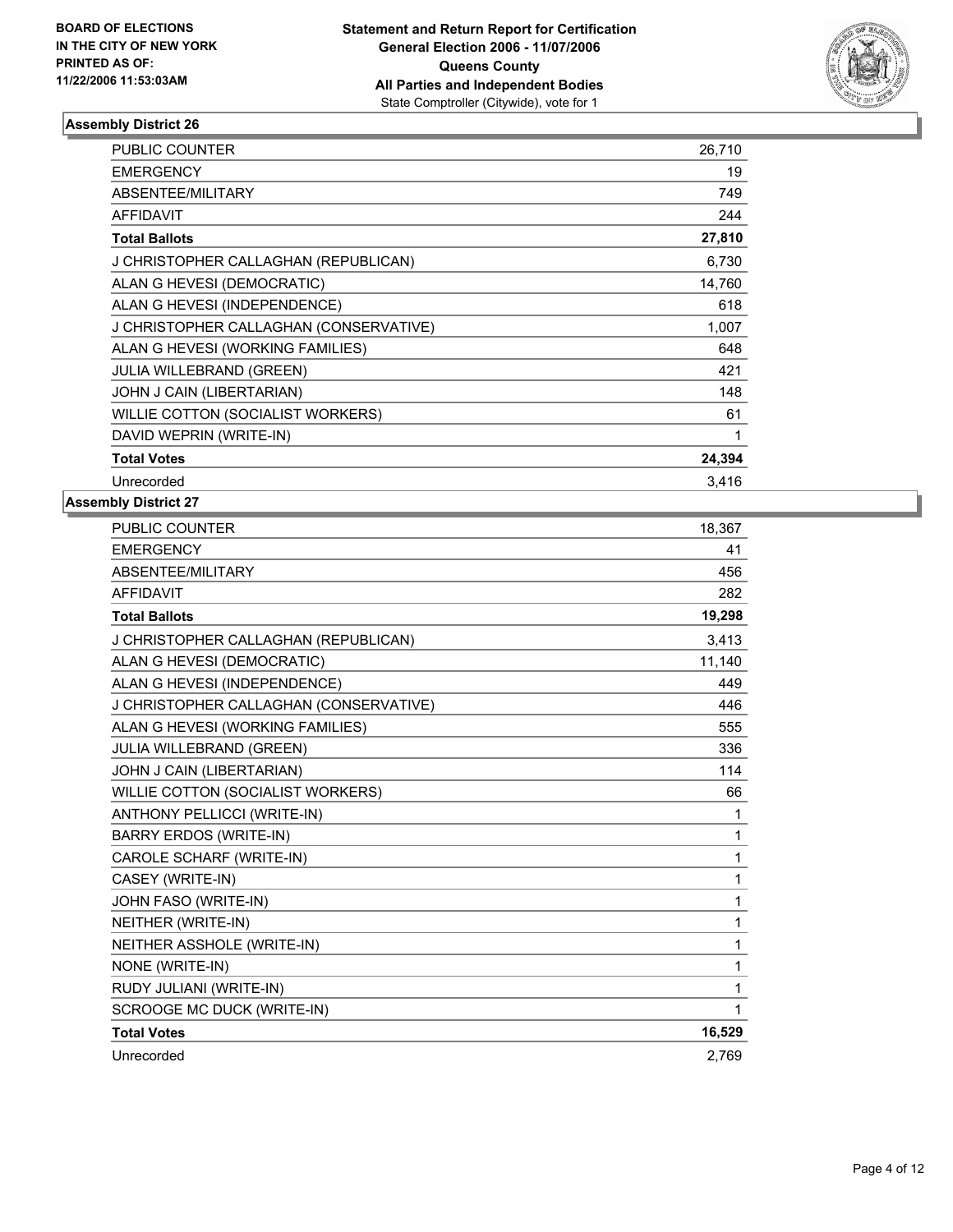

| <b>PUBLIC COUNTER</b>                  | 23,081 |
|----------------------------------------|--------|
| <b>EMERGENCY</b>                       | 81     |
| ABSENTEE/MILITARY                      | 688    |
| <b>AFFIDAVIT</b>                       | 296    |
| <b>Total Ballots</b>                   | 24,332 |
| J CHRISTOPHER CALLAGHAN (REPUBLICAN)   | 5,245  |
| ALAN G HEVESI (DEMOCRATIC)             | 13,662 |
| ALAN G HEVESI (INDEPENDENCE)           | 540    |
| J CHRISTOPHER CALLAGHAN (CONSERVATIVE) | 665    |
| ALAN G HEVESI (WORKING FAMILIES)       | 609    |
| <b>JULIA WILLEBRAND (GREEN)</b>        | 597    |
| JOHN J CAIN (LIBERTARIAN)              | 158    |
| WILLIE COTTON (SOCIALIST WORKERS)      | 72     |
| HAROLD M. SCHULTZ (WRITE-IN)           | 1      |
| KEVIN CHAN (WRITE-IN)                  | 1      |
| NONE (WRITE-IN)                        |        |
| SHARON BRONER (WRITE-IN)               |        |
| <b>Total Votes</b>                     | 21,552 |
| Unrecorded                             | 2,780  |

| <b>PUBLIC COUNTER</b>                  | 20,357 |
|----------------------------------------|--------|
| <b>EMERGENCY</b>                       | 6      |
| ABSENTEE/MILITARY                      | 319    |
| <b>AFFIDAVIT</b>                       | 336    |
| <b>Total Ballots</b>                   | 21,042 |
| J CHRISTOPHER CALLAGHAN (REPUBLICAN)   | 933    |
| ALAN G HEVESI (DEMOCRATIC)             | 15,249 |
| ALAN G HEVESI (INDEPENDENCE)           | 382    |
| J CHRISTOPHER CALLAGHAN (CONSERVATIVE) | 191    |
| ALAN G HEVESI (WORKING FAMILIES)       | 773    |
| <b>JULIA WILLEBRAND (GREEN)</b>        | 118    |
| JOHN J CAIN (LIBERTARIAN)              | 46     |
| WILLIE COTTON (SOCIALIST WORKERS)      | 81     |
| MARY C CRONIN (WRITE-IN)               |        |
| <b>Total Votes</b>                     | 17,774 |
| Unrecorded                             | 3.268  |
|                                        |        |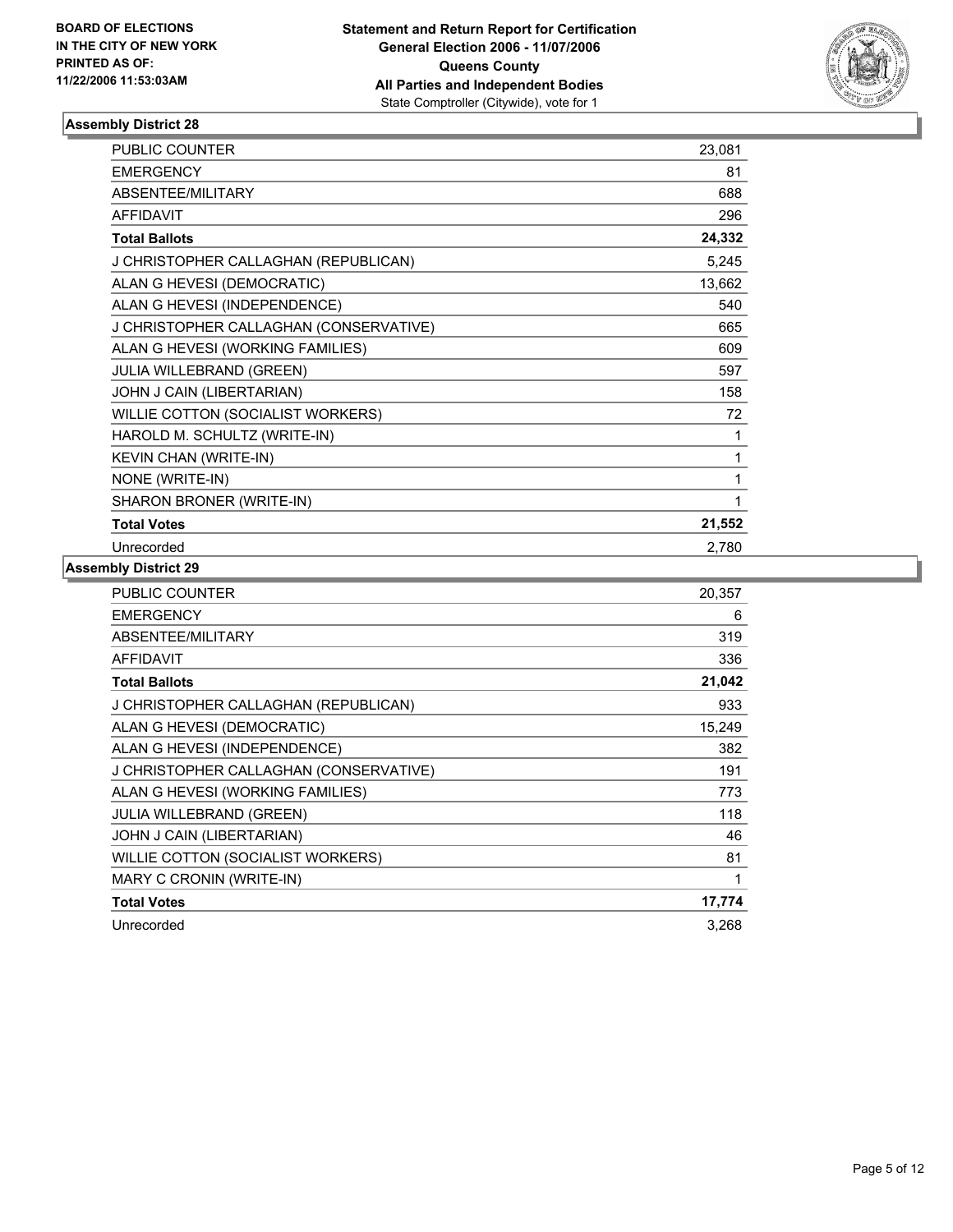

| <b>PUBLIC COUNTER</b>                  | 16,756 |
|----------------------------------------|--------|
| <b>EMERGENCY</b>                       | 21     |
| ABSENTEE/MILITARY                      | 329    |
| <b>AFFIDAVIT</b>                       | 301    |
| <b>Total Ballots</b>                   | 17,504 |
| J CHRISTOPHER CALLAGHAN (REPUBLICAN)   | 3,665  |
| ALAN G HEVESI (DEMOCRATIC)             | 8,992  |
| ALAN G HEVESI (INDEPENDENCE)           | 358    |
| J CHRISTOPHER CALLAGHAN (CONSERVATIVE) | 582    |
| ALAN G HEVESI (WORKING FAMILIES)       | 515    |
| <b>JULIA WILLEBRAND (GREEN)</b>        | 468    |
| JOHN J CAIN (LIBERTARIAN)              | 131    |
| WILLIE COTTON (SOCIALIST WORKERS)      | 61     |
| CRANDALL ROGERS (WRITE-IN)             |        |
| <b>Total Votes</b>                     | 14,773 |
| Unrecorded                             | 2.731  |

| <b>PUBLIC COUNTER</b>                  | 15,434 |
|----------------------------------------|--------|
| <b>EMERGENCY</b>                       | 113    |
| ABSENTEE/MILITARY                      | 343    |
| <b>AFFIDAVIT</b>                       | 309    |
| <b>Total Ballots</b>                   | 16,234 |
| J CHRISTOPHER CALLAGHAN (REPUBLICAN)   | 845    |
| ALAN G HEVESI (DEMOCRATIC)             | 10.994 |
| ALAN G HEVESI (INDEPENDENCE)           | 368    |
| J CHRISTOPHER CALLAGHAN (CONSERVATIVE) | 176    |
| ALAN G HEVESI (WORKING FAMILIES)       | 538    |
| <b>JULIA WILLEBRAND (GREEN)</b>        | 105    |
| JOHN J CAIN (LIBERTARIAN)              | 37     |
| WILLIE COTTON (SOCIALIST WORKERS)      | 67     |
| <b>BLOOMBERG (WRITE-IN)</b>            |        |
| <b>Total Votes</b>                     | 13,131 |
| Unrecorded                             | 3,103  |
|                                        |        |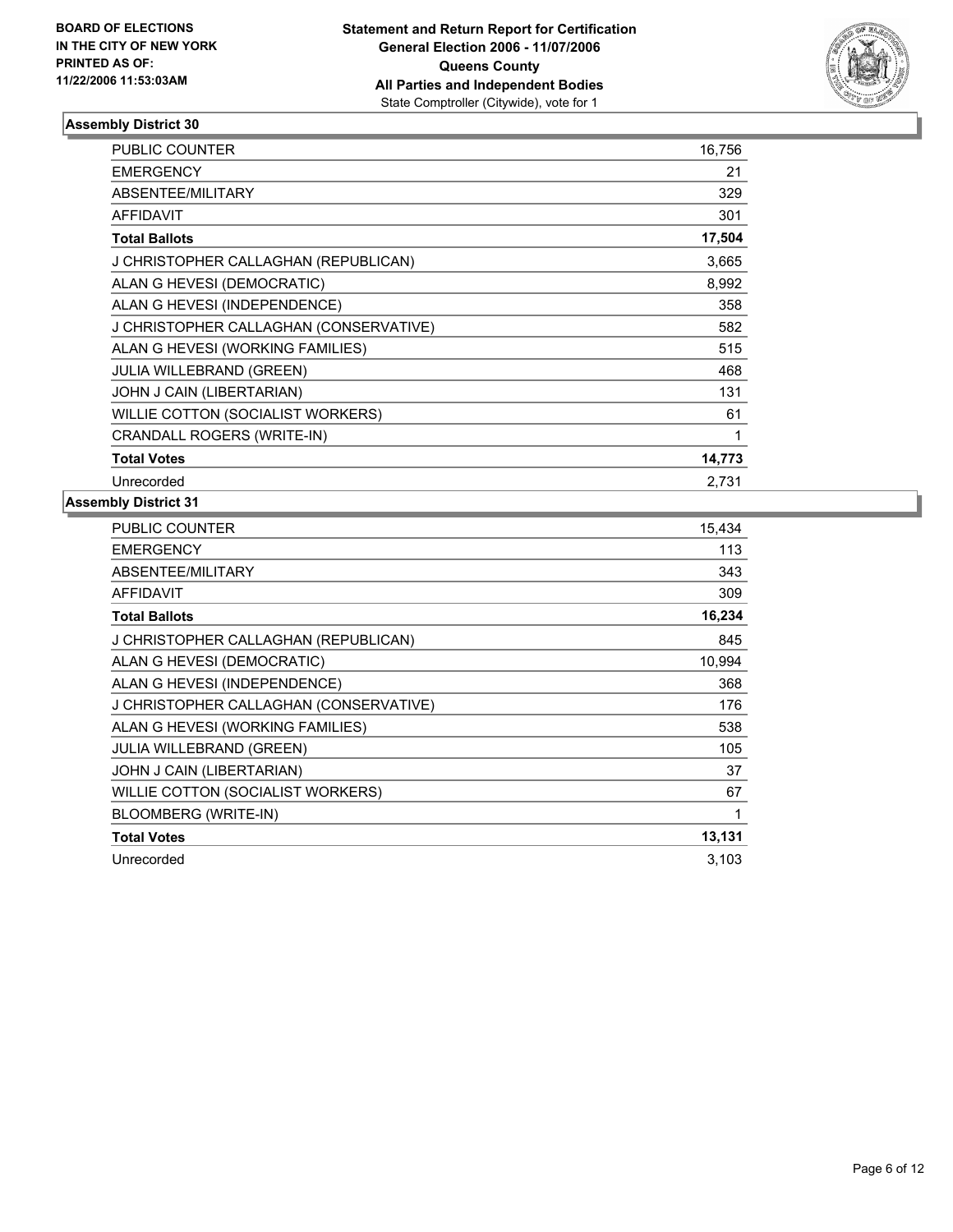

| <b>PUBLIC COUNTER</b>                  | 18,612 |  |
|----------------------------------------|--------|--|
| <b>EMERGENCY</b>                       | 29     |  |
| ABSENTEE/MILITARY                      | 197    |  |
| <b>AFFIDAVIT</b>                       | 323    |  |
| <b>Total Ballots</b>                   | 19,178 |  |
| J CHRISTOPHER CALLAGHAN (REPUBLICAN)   | 583    |  |
| ALAN G HEVESI (DEMOCRATIC)             | 13,408 |  |
| ALAN G HEVESI (INDEPENDENCE)           | 374    |  |
| J CHRISTOPHER CALLAGHAN (CONSERVATIVE) | 150    |  |
| ALAN G HEVESI (WORKING FAMILIES)       | 721    |  |
| JULIA WILLEBRAND (GREEN)               | 128    |  |
| JOHN J CAIN (LIBERTARIAN)              | 64     |  |
| WILLIE COTTON (SOCIALIST WORKERS)      | 75     |  |
| AL SHARPTON (WRITE-IN)                 | 1      |  |
| ALLAN JENNINGS (WRITE-IN)              | 1      |  |
| <b>CUOMO (WRITE-IN)</b>                | 1      |  |
| <b>CUOMOS ANDREW (WRITE-IN)</b>        |        |  |
| JENKINS (WRITE-IN)                     | 1      |  |
| MARK GREEN (WRITE-IN)                  | 1      |  |
| <b>Total Votes</b>                     | 15,509 |  |
| Unrecorded                             | 3,669  |  |

| PUBLIC COUNTER                         | 22,172 |
|----------------------------------------|--------|
| <b>EMERGENCY</b>                       | 0      |
| ABSENTEE/MILITARY                      | 226    |
| <b>AFFIDAVIT</b>                       | 286    |
| <b>Total Ballots</b>                   | 22,698 |
| J CHRISTOPHER CALLAGHAN (REPUBLICAN)   | 1,861  |
| ALAN G HEVESI (DEMOCRATIC)             | 15,417 |
| ALAN G HEVESI (INDEPENDENCE)           | 428    |
| J CHRISTOPHER CALLAGHAN (CONSERVATIVE) | 415    |
| ALAN G HEVESI (WORKING FAMILIES)       | 861    |
| <b>JULIA WILLEBRAND (GREEN)</b>        | 195    |
| JOHN J CAIN (LIBERTARIAN)              | 76     |
| WILLIE COTTON (SOCIALIST WORKERS)      | 70     |
| ALLAN JENNINGS (WRITE-IN)              |        |
| <b>Total Votes</b>                     | 19,324 |
| Unrecorded                             | 3,374  |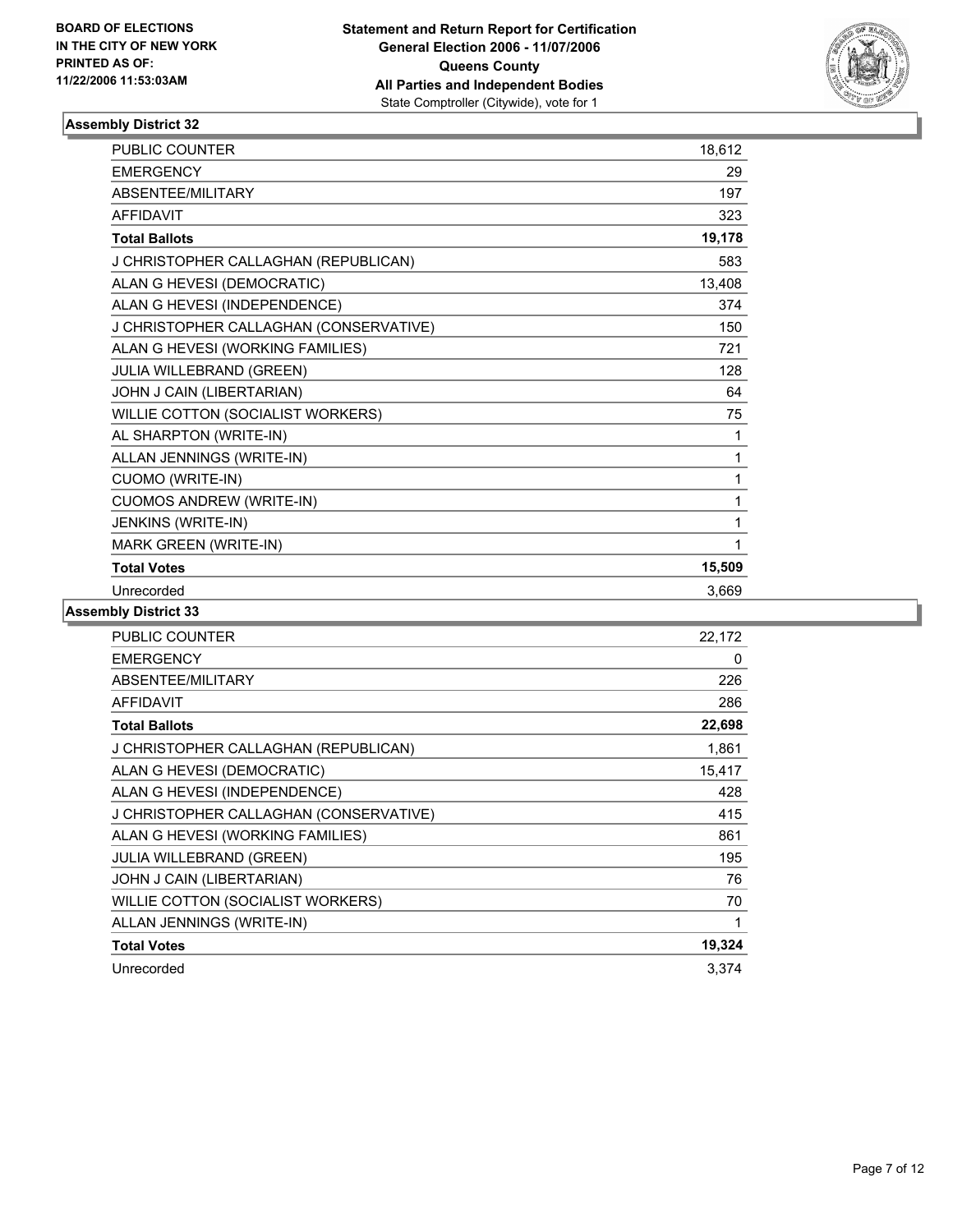

| <b>PUBLIC COUNTER</b>                  | 13,876 |
|----------------------------------------|--------|
| <b>EMERGENCY</b>                       | 49     |
| ABSENTEE/MILITARY                      | 200    |
| <b>AFFIDAVIT</b>                       | 235    |
| <b>Total Ballots</b>                   | 14,444 |
| J CHRISTOPHER CALLAGHAN (REPUBLICAN)   | 2,145  |
| ALAN G HEVESI (DEMOCRATIC)             | 8,102  |
| ALAN G HEVESI (INDEPENDENCE)           | 229    |
| J CHRISTOPHER CALLAGHAN (CONSERVATIVE) | 269    |
| ALAN G HEVESI (WORKING FAMILIES)       | 356    |
| <b>JULIA WILLEBRAND (GREEN)</b>        | 302    |
| JOHN J CAIN (LIBERTARIAN)              | 73     |
| WILLIE COTTON (SOCIALIST WORKERS)      | 57     |
| DAVID BERGENFELD (WRITE-IN)            |        |
| <b>Total Votes</b>                     | 11,534 |
| Unrecorded                             | 2,910  |

| PUBLIC COUNTER                         | 12,973 |
|----------------------------------------|--------|
| <b>EMERGENCY</b>                       | 0      |
| ABSENTEE/MILITARY                      | 272    |
| <b>AFFIDAVIT</b>                       | 181    |
| <b>Total Ballots</b>                   | 13,479 |
| J CHRISTOPHER CALLAGHAN (REPUBLICAN)   | 1,425  |
| ALAN G HEVESI (DEMOCRATIC)             | 8,389  |
| ALAN G HEVESI (INDEPENDENCE)           | 232    |
| J CHRISTOPHER CALLAGHAN (CONSERVATIVE) | 189    |
| ALAN G HEVESI (WORKING FAMILIES)       | 317    |
| JULIA WILLEBRAND (GREEN)               | 144    |
| JOHN J CAIN (LIBERTARIAN)              | 50     |
| WILLIE COTTON (SOCIALIST WORKERS)      | 55     |
| <b>Total Votes</b>                     | 10,801 |
| Unrecorded                             | 2,678  |
|                                        |        |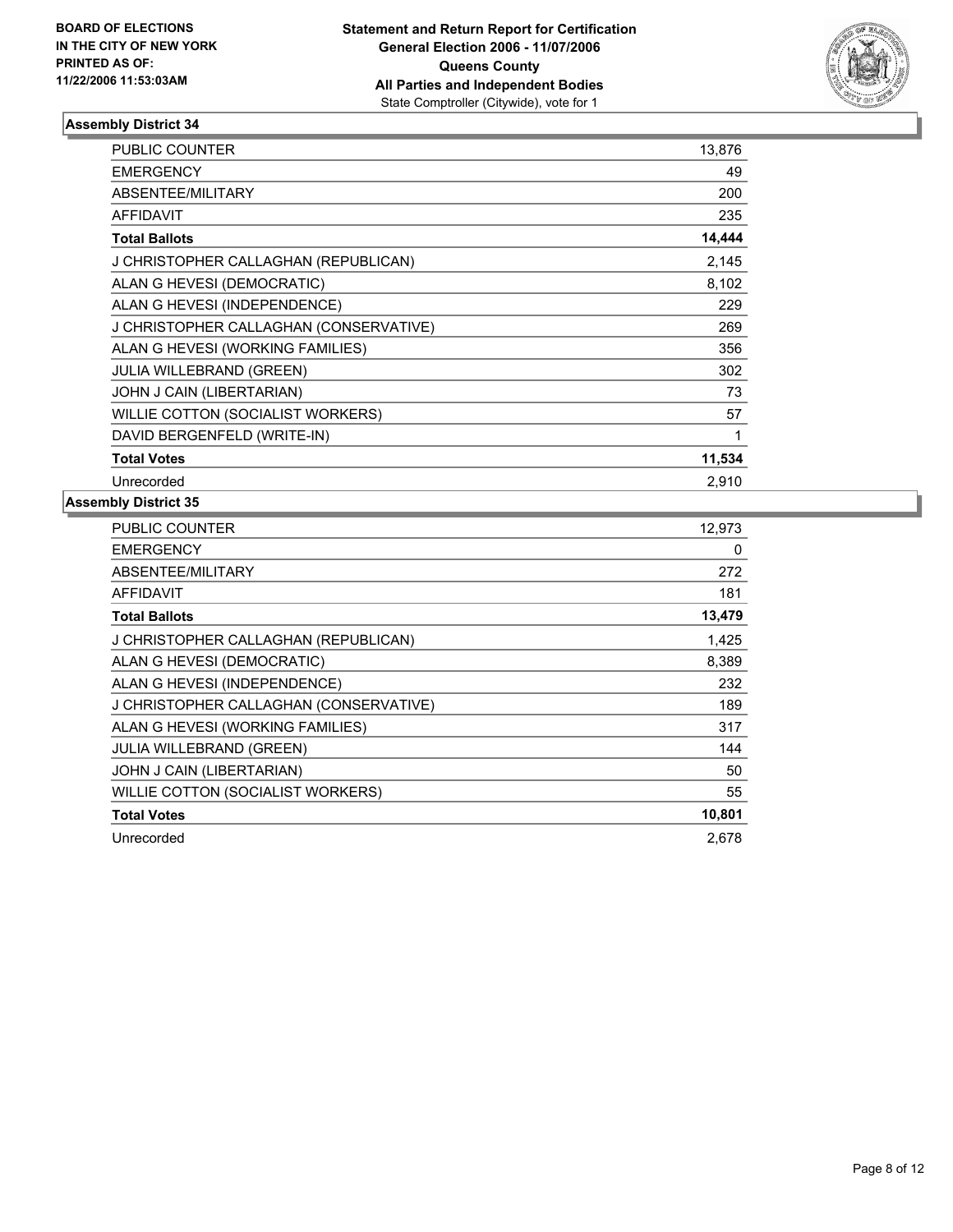

| PUBLIC COUNTER                         | 16,661 |
|----------------------------------------|--------|
| <b>EMERGENCY</b>                       | 0      |
| ABSENTEE/MILITARY                      | 206    |
| <b>AFFIDAVIT</b>                       | 434    |
| <b>Total Ballots</b>                   | 17,479 |
| J CHRISTOPHER CALLAGHAN (REPUBLICAN)   | 2,749  |
| ALAN G HEVESI (DEMOCRATIC)             | 9,332  |
| ALAN G HEVESI (INDEPENDENCE)           | 410    |
| J CHRISTOPHER CALLAGHAN (CONSERVATIVE) | 344    |
| ALAN G HEVESI (WORKING FAMILIES)       | 612    |
| JULIA WILLEBRAND (GREEN)               | 720    |
| JOHN J CAIN (LIBERTARIAN)              | 171    |
| WILLIE COTTON (SOCIALIST WORKERS)      | 83     |
| BETSEY GOTTBAUM (WRITE-IN)             | 1      |
| DOUG HAYDEN (WRITE-IN)                 | 1      |
| ELIZABETH HOLTZMAN (WRITE-IN)          |        |
| EVAN FREEDMAN (WRITE-IN)               |        |
| WILLIAM THOMPSON (WRITE-IN)            |        |
| <b>Total Votes</b>                     | 14,426 |
| Unrecorded                             | 3,053  |

| <b>PUBLIC COUNTER</b>                  | 14,129 |
|----------------------------------------|--------|
| <b>EMERGENCY</b>                       | 0      |
| ABSENTEE/MILITARY                      | 178    |
| <b>AFFIDAVIT</b>                       | 331    |
| <b>Total Ballots</b>                   | 14,700 |
| J CHRISTOPHER CALLAGHAN (REPUBLICAN)   | 1,843  |
| ALAN G HEVESI (DEMOCRATIC)             | 8,328  |
| ALAN G HEVESI (INDEPENDENCE)           | 269    |
| J CHRISTOPHER CALLAGHAN (CONSERVATIVE) | 261    |
| ALAN G HEVESI (WORKING FAMILIES)       | 462    |
| <b>JULIA WILLEBRAND (GREEN)</b>        | 475    |
| JOHN J CAIN (LIBERTARIAN)              | 100    |
| WILLIE COTTON (SOCIALIST WORKERS)      | 62     |
| JULIA WITTBRAND (WRITE-IN)             |        |
| <b>NELL KLEIN (WRITE-IN)</b>           |        |
| RUDY GIULIANI (WRITE-IN)               | 1      |
| <b>Total Votes</b>                     | 11,803 |
| Unrecorded                             | 2,897  |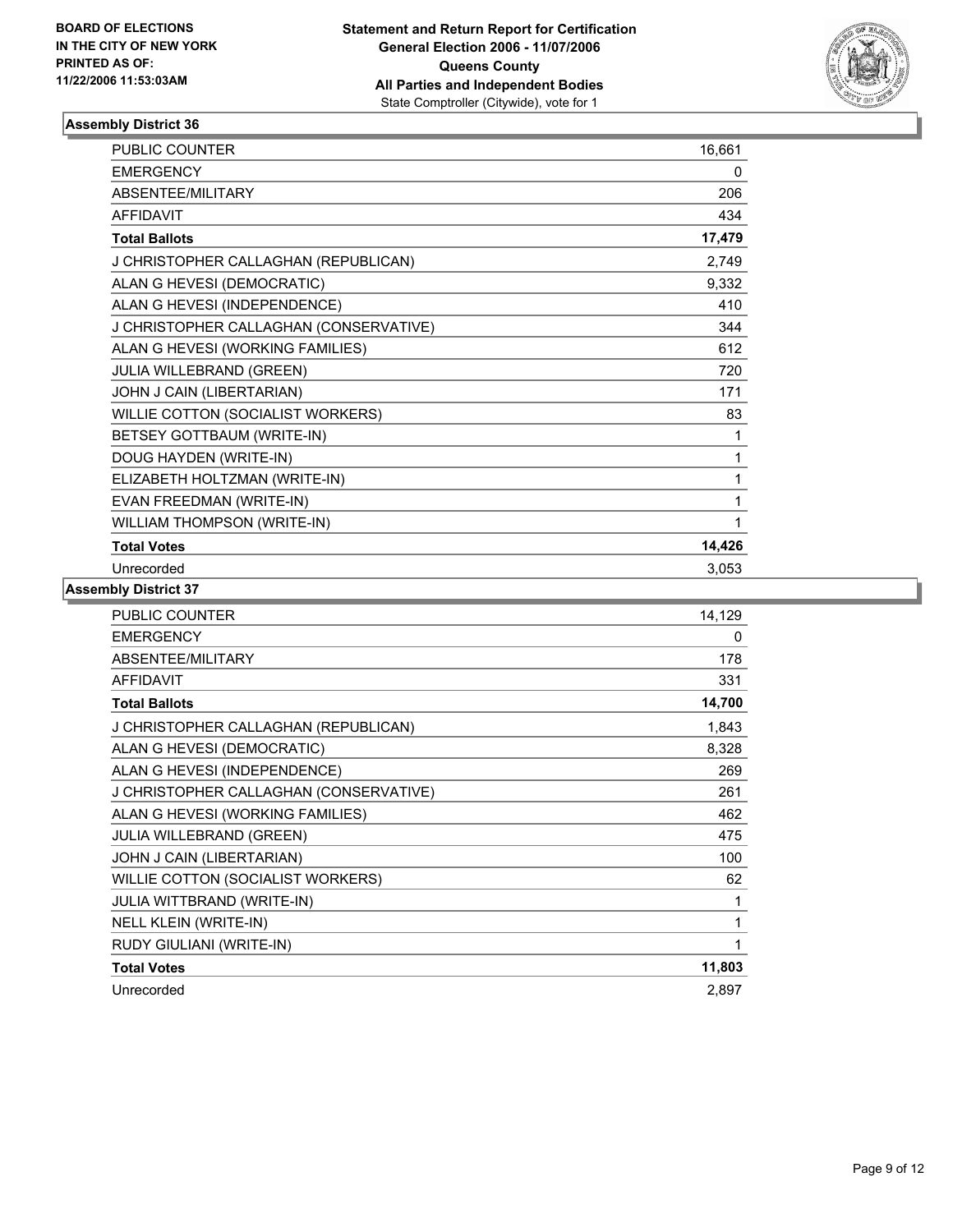

| <b>PUBLIC COUNTER</b>                  | 13,048 |
|----------------------------------------|--------|
| <b>EMERGENCY</b>                       | 8      |
| ABSENTEE/MILITARY                      | 194    |
| <b>AFFIDAVIT</b>                       | 243    |
| <b>Total Ballots</b>                   | 13,532 |
| J CHRISTOPHER CALLAGHAN (REPUBLICAN)   | 2,596  |
| ALAN G HEVESI (DEMOCRATIC)             | 7,068  |
| ALAN G HEVESI (INDEPENDENCE)           | 306    |
| J CHRISTOPHER CALLAGHAN (CONSERVATIVE) | 516    |
| ALAN G HEVESI (WORKING FAMILIES)       | 316    |
| <b>JULIA WILLEBRAND (GREEN)</b>        | 173    |
| JOHN J CAIN (LIBERTARIAN)              | 60     |
| WILLIE COTTON (SOCIALIST WORKERS)      | 36     |
| <b>MAURICE LEHON (WRITE-IN)</b>        |        |
| OMAR MINAYA (WRITE-IN)                 |        |
| <b>Total Votes</b>                     | 11,073 |
| Unrecorded                             | 2,459  |

| PUBLIC COUNTER                         | 9,938  |
|----------------------------------------|--------|
| <b>EMERGENCY</b>                       | 49     |
| ABSENTEE/MILITARY                      | 121    |
| AFFIDAVIT                              | 180    |
| <b>Total Ballots</b>                   | 10,329 |
| J CHRISTOPHER CALLAGHAN (REPUBLICAN)   | 1,117  |
| ALAN G HEVESI (DEMOCRATIC)             | 5,834  |
| ALAN G HEVESI (INDEPENDENCE)           | 139    |
| J CHRISTOPHER CALLAGHAN (CONSERVATIVE) | 123    |
| ALAN G HEVESI (WORKING FAMILIES)       | 265    |
| <b>JULIA WILLEBRAND (GREEN)</b>        | 173    |
| JOHN J CAIN (LIBERTARIAN)              | 45     |
| WILLIE COTTON (SOCIALIST WORKERS)      | 41     |
| SIMON BOLIVAR (WRITE-IN)               |        |
| <b>Total Votes</b>                     | 7,738  |
| Unrecorded                             | 2,591  |
|                                        |        |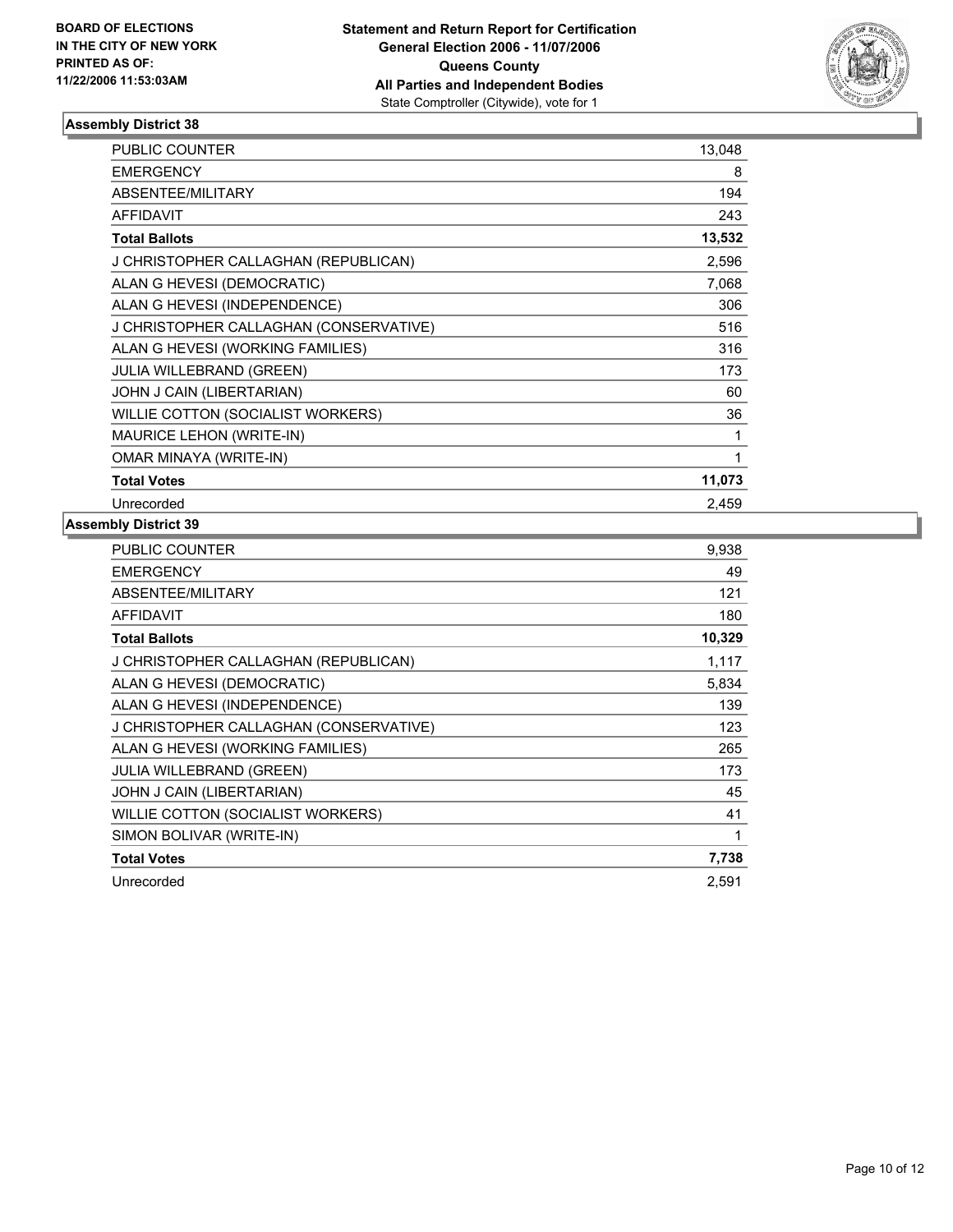

**Total for State Comptroller (Citywide) - Queens County**

| <b>PUBLIC COUNTER</b>                  | 317,520                 |  |
|----------------------------------------|-------------------------|--|
| <b>EMERGENCY</b>                       | 663                     |  |
| ABSENTEE/MILITARY                      | 6,142                   |  |
| <b>AFFIDAVIT</b>                       | 4,889                   |  |
| <b>Total Ballots</b>                   | 330,641                 |  |
| J CHRISTOPHER CALLAGHAN (REPUBLICAN)   | 50,957                  |  |
| ALAN G HEVESI (DEMOCRATIC)             | 193,545                 |  |
| ALAN G HEVESI (INDEPENDENCE)           | 6,815                   |  |
| J CHRISTOPHER CALLAGHAN (CONSERVATIVE) | 7,718                   |  |
| ALAN G HEVESI (WORKING FAMILIES)       | 9,501                   |  |
| <b>JULIA WILLEBRAND (GREEN)</b>        | 5,445                   |  |
| JOHN J CAIN (LIBERTARIAN)              | 1,689                   |  |
| WILLIE COTTON (SOCIALIST WORKERS)      | 1,079                   |  |
| AL SHARPTON (WRITE-IN)                 | 1                       |  |
| ALLAN JENNINGS (WRITE-IN)              | $\overline{\mathbf{c}}$ |  |
| ANTHONY PELLICCI (WRITE-IN)            | $\mathbf 1$             |  |
| <b>BARRY ERDOS (WRITE-IN)</b>          | 1                       |  |
| BETSEY GOTTBAUM (WRITE-IN)             | 1                       |  |
| BILL CLINTON (WRITE-IN)                | 1                       |  |
| <b>BLOOMBERG (WRITE-IN)</b>            | 1                       |  |
| CAROLE SCHARF (WRITE-IN)               | 1                       |  |
| CASEY (WRITE-IN)                       | $\mathbf 1$             |  |
| CRANDALL ROGERS (WRITE-IN)             | 1                       |  |
| <b>CUOMO (WRITE-IN)</b>                | 1                       |  |
| <b>CUOMOS ANDREW (WRITE-IN)</b>        | 1                       |  |
| DAVID BERGENFELD (WRITE-IN)            | 1                       |  |
| DAVID WEPRIN (WRITE-IN)                | 1                       |  |
| DOUG HAYDEN (WRITE-IN)                 | 1                       |  |
| ELIZABETH HOLTZMAN (WRITE-IN)          | 1                       |  |
| ELMER FUDD (WRITE-IN)                  | 1                       |  |
| EVAN FREEDMAN (WRITE-IN)               | 1                       |  |
| HAROLD M. SCHULTZ (WRITE-IN)           | 1                       |  |
| HAROLD SCHULTZ (WRITE-IN)              | 1                       |  |
| HEVESI (WRITE-IN)                      | 1                       |  |
| HOWARD KWAIT (WRITE-IN)                | 1                       |  |
| JENKINS (WRITE-IN)                     | 1                       |  |
| JOHN FASO (WRITE-IN)                   | 1                       |  |
| JULIA WITTBRAND (WRITE-IN)             | 1                       |  |
| KENNETH DELLEQUILA (WRITE-IN)          | 1                       |  |
| KEVIN CHAN (WRITE-IN)                  | 1                       |  |
| MARK GREEN (WRITE-IN)                  | 1                       |  |
| MARY C CRONIN (WRITE-IN)               | 1                       |  |
| MAURICE LEHON (WRITE-IN)               | 1                       |  |
| NEITHER (WRITE-IN)                     | 1                       |  |
| NEITHER ASSHOLE (WRITE-IN)             | 1                       |  |
| NELL KLEIN (WRITE-IN)                  | 1                       |  |